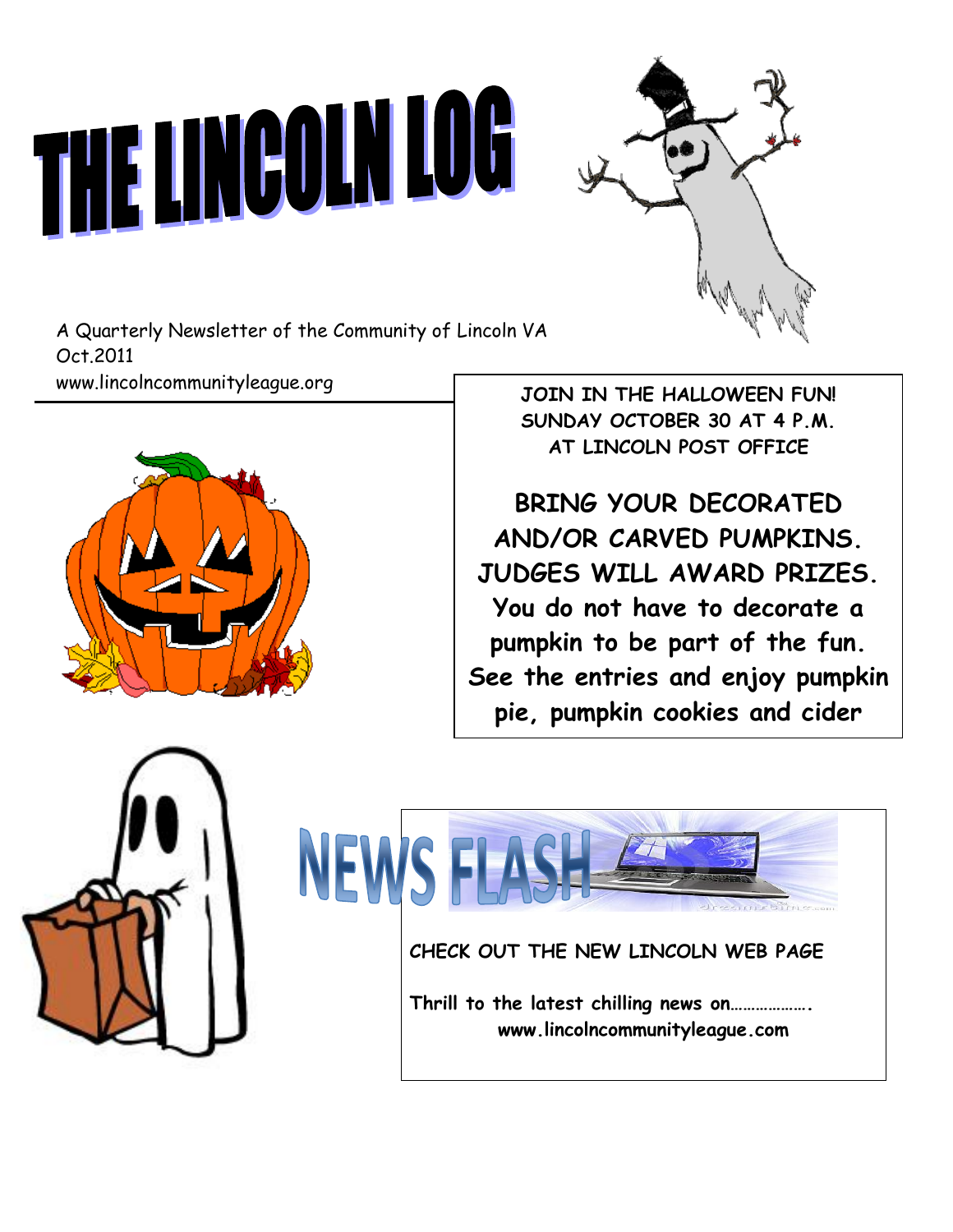**LINCOLN COMMUNITY LEAGUE HOSTED A NUMBER OF EXCITING EVENTS THIS YEAR. The following were fundraisers and your generous donations enabled LCL to sponsor all the programs and events that you enjoy.**

**"THAT SPRING THE WAR CAME" presented by Richard Treat Gillespie APPALACHIAN MUSIC AND STORY TELLIN' by Mike Hayslett and son, Corbin. EARLY MORNING NATURE WALK AND BREAKFAST "Breakfast at Tiffany's" JUNE 4th PICNIC/SOCIAL at the MALONEY'S – this event was enjoyed by at least 70 people.** 

**…ALL OF THE ABOVE WERE IN ADDITION TO OUR TRADITIONAL EVENTS:**

- **Keep Loudoun Beautiful**
- **Easter Egg Hunt**
- **July4th Parade and Picnic**
- **Ice Cream Social**
- **Halloween Pumpkin Event**
- **Holiday Adopt-A-Family**
- **Caroling, Bonfire**

**If you attended any of the above events and enjoyed them, please let LCL know. If you have any ideas for future programs, or ways in which we can add or improve on any event – AND/OR if you wish to volunteer at any of the above, please let us know.**

**LINCOLN POST OFFICE – Stop by for all your mailing needs, especially with the holiday season not far ahead. Please note that box rentals and postal rates are set by USPS, which receives all the proceeds – not LCL. In order to ensure that the operation remains viable to the USPS, we encourage you to make our post office your mailing centre. Of course, a secondary benefit is to meet your friends and neighbors and chat with Ann.**

**T-SHIRTS (\$20), TOTES (\$15), HATS (\$10) are available in Lincoln Post Office. Personalized orders may be placed with Ann or LCL. All donations are used for LCL programs and events to benefit the Lincoln community.** 

**NEWS ITEMS for Anne Tiffany's Lincoln column in the Blue Ridge Leader should be submitted by the 15th of each month.**

**LCL MEMBERSHIP** – Ellie Daley – If you are not currently a member of LCL, please join. Dues, donations, volunteer offers can be sent to Lincoln Community League, Box 25, Lincoln, VA 20160 More information on our web site.

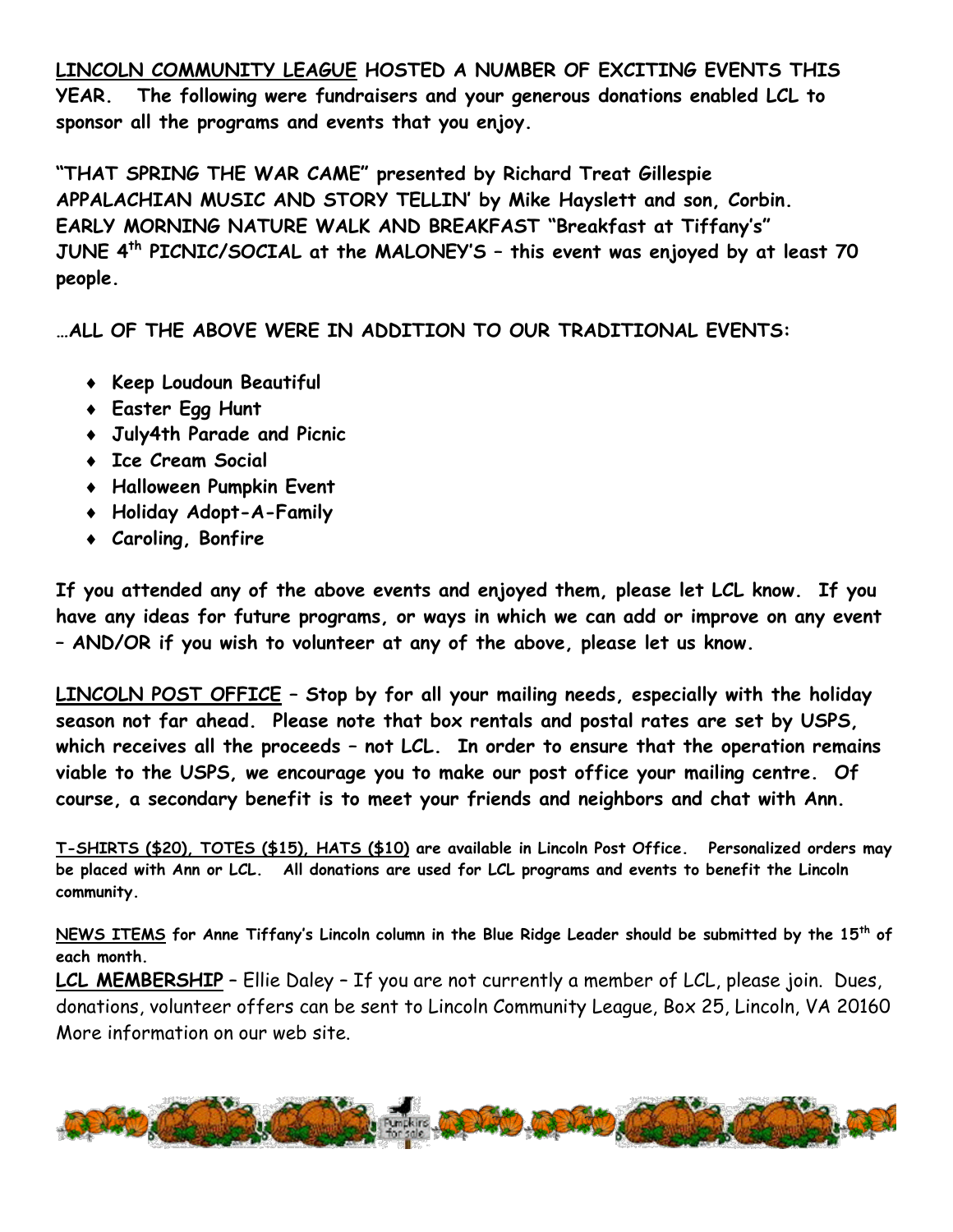# **NEWS FLASH………NEWS FLASH…..**

**WELCOME TO www.lincolncommunityleague.org – OUR BRAND NEW WEB PAGE – developed by Ard Geller and Michael Powlak = is a must-see for all Lincoln residents. Here you will find our calendar of events, the history of Lincoln, community news, and links to other sites.**

# **LINCOLN ELEMENTARY……..**

**Newspaper** recycling at Lincoln Elementary. Place newspapers in large red collection bin located towards the back of school. HELP BOTH THE ENVIRONMENT AND LINCOLN ELEMENTARY….

**DECORATED AND/OR CARVED PUMPKIN CONTEST – Sunday, October 30 Bring your pumpkins and be judged – THE SCARIEST, MOST ORIGINAL, FUNNIEST, MOST ARTISTIC AND MANY OTHER CATEGORIES. PRIZES GIVEN TO CHILDREN AND ADULTS.** ALL WILL ENJOY APPLE CIDER, PUMPKIN PIE AND COOKIES.



**YOU COULD BE IN THIS PICTURE! This was last year's happy event.**